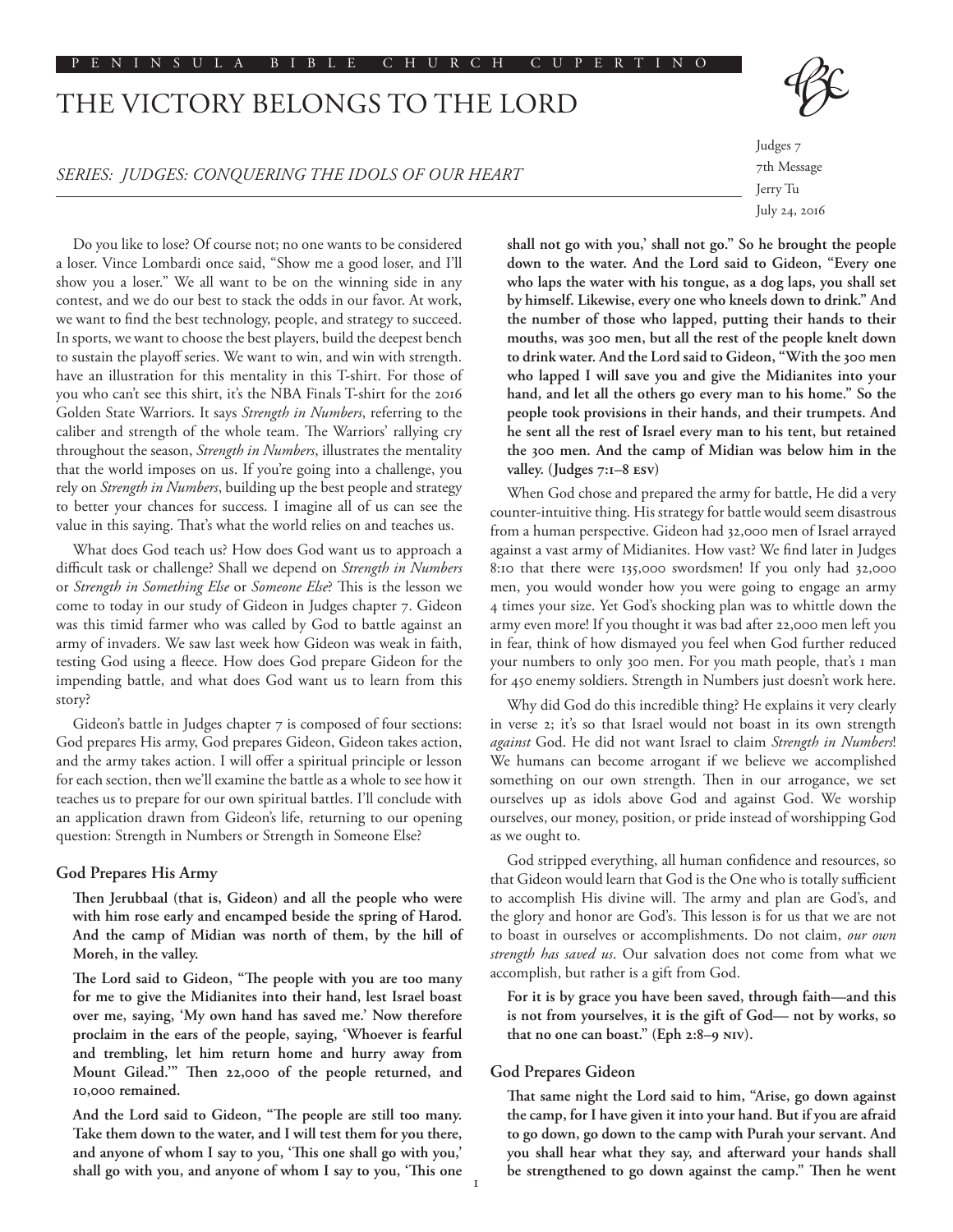**down with Purah his servant to the outposts of the armed men who were in the camp. And the Midianites and the Amalekites and all the people of the East lay along the valley like locusts in abundance, and their camels were without number, as the sand that is on the seashore in abundance. When Gideon came, behold, a man was telling a dream to his comrade. And he said, "Behold, I dreamed a dream, and behold, a cake of barley bread tumbled into the camp of Midian and came to the tent and struck it so that it fell and turned it upside down, so that the tent lay flat." And his comrade answered, "This is no other than the sword of Gideon the son of Joash, a man of Israel; God has given into his hand Midian and all the camp."** 

**As soon as Gideon heard the telling of the dream and its interpretation, he worshiped. (Judges 7:9–15a)**

Imagine how fearful Gideon must have felt as he looked down into the valley filled with the enemy. His fear must have been palpable; and God saw this and was gracious to him. God gave one more sign to strengthen Gideon's faith and calm his fears. He said, "if you are afraid to attack, go down… you shall hear… your hands shall be strengthened" (Judges 7:11**–**12). By obeying God's instructions, Gideon was able to hear the interpretation of a dream. Gideon believed and was strengthened. Then he bowed down and worshipped.

It is ironic that Gideon has more faith in the dream of a pagan enemy than he has in God's own words. God has already assured Gideon three times that He will deliver the enemies into Gideon's hands. Yet Gideon believed a pagan soldier whose message only repeated God's words. Those of us who are parents can probably identify with this behavior. We give wisdom and guidance to our kids, and their reaction is to roll their eyes and ignore us. Then they hear the same advice from their peers, and they listen wholeheartedly! How frustrating that is for us parents! This must have been how God felt with Gideon.

Gideon is not the best example of faith for us, but we still can learn from this incident. When we feel inadequate or the odds seem insurmountable, pray for strength. Listen for the Spirit to encourage us. The Spirit may do so through the Scriptures, through friends, and maybe even through the words of non-believers. And when we hear and are encouraged, worship God! Ask God for courage, listen to the Spirit, and give Him the honor and credit for our confidence.

Did you notice that throughout the account thus far, Gideon has been silent? There were no words recorded of him speaking; he obeyed silently without resistance, but also without any initiative. Here in the third section, we see Gideon taking action.

## **Gideon Takes Action**

**And he returned to the camp of Israel and said, "Arise, for the Lord has given the host of Midian into your hand." And he divided the 300 men into three companies and put trumpets into the hands of all of them and empty jars, with torches inside the jars. And he said to them, "Look at me, and do likewise. When I come to the outskirts of the camp, do as I do. When I blow the trumpet, I and all who are with me, then blow the trumpets also on every side of all the camp and shout, 'For the Lord and for Gideon.'"**

**So Gideon and the hundred men who were with him came to the outskirts of the camp at the beginning of the middle watch, when they had just set the watch. And they blew the trumpets**  **and smashed the jars that were in their hands. Then the three companies blew the trumpets and broke the jars. They held in their left hands the torches, and in their right hands the trumpets to blow. And they cried out, "A sword for the Lord and for Gideon!" (Judges 7:15b–20)**

After having been emboldened by God, Gideon takes action decisively. He shouts, he arouses their battle instincts, and he leads, surprising the sleeping army with an unusual tactic of trumpets and clay jars.

Here are some noteworthy observations of Gideon's actions. First, he instructed his men of God's promise, assuring the men that "The LORD has given the Midianite camp into your hands". The credit and glory goes to God first.

Second, Gideon devised a plan that is brilliant and strategic. As he wasn't told by God explicitly what to do, I believe this was Gideon's own idea. He used his God-given intelligence to come up with a crazy idea that is the best he can come up with. And God used this *out-of-the-box* thinking to accomplish the victory.

Third, the band of 300 men did not use weapons. They held a trumpet with one hand and with the other hand the jars of clay with torches. No sword was used. Sometimes the world's weapons simply do not work, yet exclamation of God's name and the light hidden in clay jars can do wonders. I will expand more on this theme later.

The spiritual lesson I wish to consider for this section is this: Gideon used his own common sense, strategic thinking, and leadership skills to participate with God in this battle. When we are doing God's work, we are called to use the gifts and talents God has given us. We have been blessed by God with common sense, ideas, and resources that we are to use for Him. We are taught in Ephesians 2:10: …*for we are God's handiwork, created in Christ Jesus to do good works, which God prepared in advance for us to do.* So do not hesitate to make use of our God-given sanctified common sense, talents, and wisdom to participate with God. In this way, we fulfill our destiny, which is to do His work that He prepared in advance for us to do!

### **God's People Take Action**

**Every man stood in his place around the camp, and all the army ran. They cried out and fled. When they blew the 300 trumpets, the Lord set every man's sword against his comrade and against all the army. And the army fled as far as Beth-shittah toward Zererah, as far as the border of Abel-meholah, by Tabbath. And the men of Israel were called out from Naphtali and from Asher and from all Manasseh, and they pursued after Midian. (Judges 7:21–25)**

This final section is the climactic conclusion of the battle. The 300 men sounded the trumpets, broke the jars, then stood in place. God caused such fear and confusion that the enemy soldiers killed each other, and the army was routed without Gideon's man having to do anything more than follow instructions and stand firm. The victory belongs to the Lord! With this battle won, all the northern tribes of Israel banded together and participated in God's victory, chasing and vanquishing the enemies throughout the region.

Here then is our spiritual application: God has won the battle, but we get need to participate with Him. We must not sit idly on our hands, but get up and do God's work alongside Him. Let's put this in a spiritual context. Suppose there is an enemy, a sin or idol in our lives that consumes us. We know that the battle against sin has been won by Jesus on the Cross, who has defeated Satan once for all. That sin should no longer have any hold over us. However,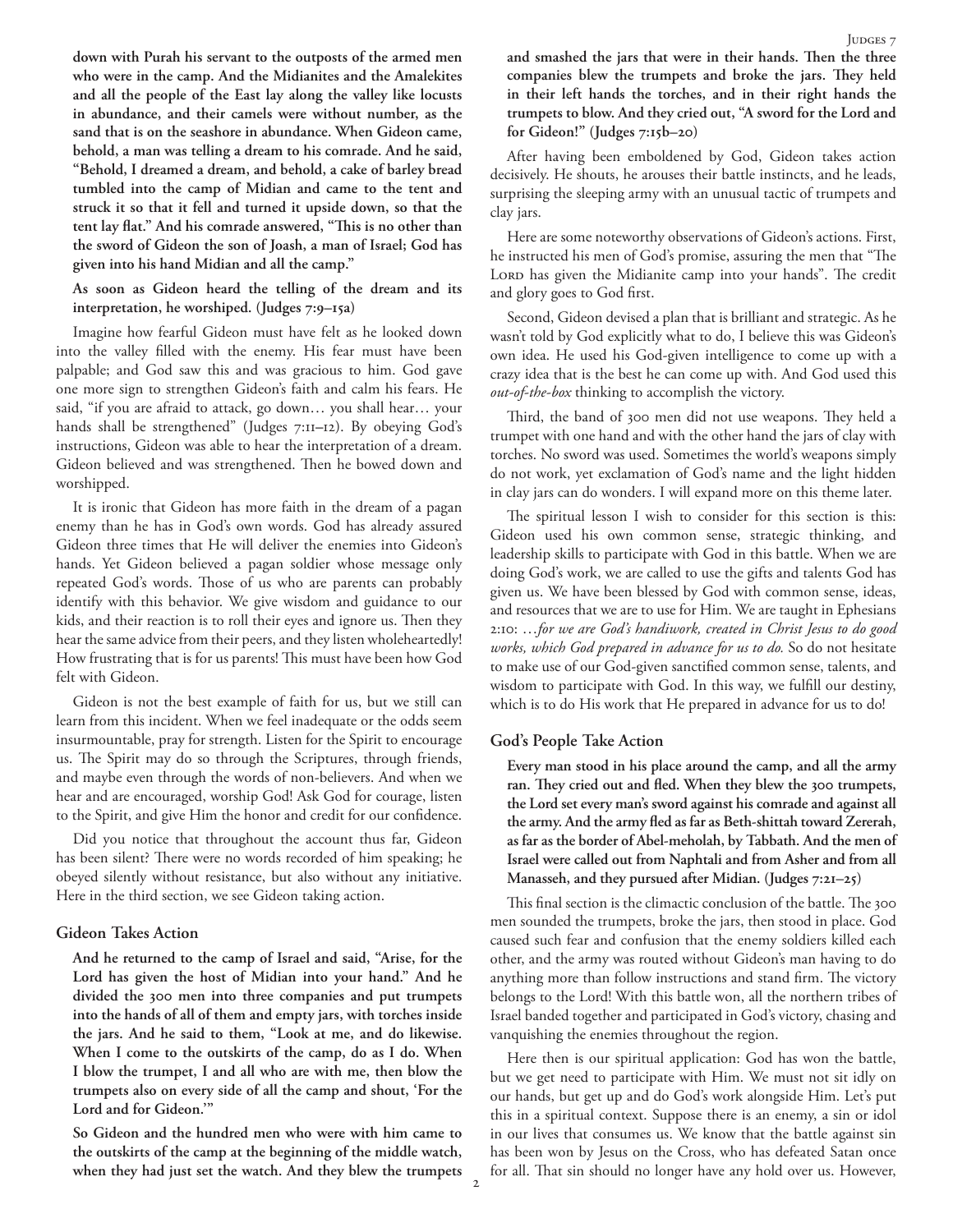#### The Victory belongs to the Lord

if we take no action to root out the idols, if we persist in sin and continue our habits, then our battle against the idols is lost and our demise is certain. We must actively participate in this spiritual battle and not be complacent or idle. So put on your armor of God: the belt of truth, breastplate of righteousness, shield of faith, helmet of Salvation, and sword of the Spirit so that when the day of evil comes, you may be able to stand your ground! (Eph 6:13**–**17).

## **Applications / Summary of Gideon's Battle**

This battle concludes at the end of chapter 7. Gideon's narrative continues in chapter 8, in which his moral character becomes compromised and he sets up an idol that snares his family and all of Israel.

## **No sooner had Gideon died then the Israelites again prostituted themselves to the Baals. (Judges 8:33 NIV).**

The cycle of sin unfortunately continued.

As we view the battle as a whole, we can draw some applications for us. Gideon's 4-part battle gives us a four-step process to participate in God's victory:

- 1. Before the battle: Realize that we don't rely on Strength in Numbers or our own ability. The Strength comes from God. Humble yourself before the Lord and do not boast in yourself.
- 2. Preparing for battle: Be guidable and teachable. Be willing to trust and obey even when the strategy seems disastrous. Listen for encouragement. And when you hear Him, worship!
- 3. During the battle: Make wise decisions by using the spiritual gifts, common sense, and resources God has given you. Participate using your gifts and not sit idly on your hands.
- 4. After the battle: The Victory belongs to the Lord; give Him the credit and glory. Let the results be God's responsibility. In this way we are freed from fear, indecision, or arrogance.

## **Application from Gideon's Life**

Since this is our last sermon in our 3-part series on Gideon, let's examine what we can learn from the life of Gideon as a whole. We know that Gideon was mentioned in the *Hall of Faith* in Hebrews 11:32. Since he was listed there, was Gideon a paragon of faith for us to emulate? Actually, he was not good a example of faith. He was weak, did not trust God, and tested Him. Not just Gideon, but many of the heros in the Bible were flawed. Israel lied to his father and cheated his brother. Moses was a murderer, and so was David, who also committed adultery. The apostle John was self-righteous. Peter denied Jesus. Thomas doubted. Paul persecuted believers. So what's the deal? Why does God use all these flawed people to accomplish His purposes?

Because that's all God has to work with! All human beings are flawed and sinful in origin. There was only one single perfect human being; the rest of us all have some serious weaknesses. When it comes to moral perfection, the talent pool is pretty thin.

But God loves to use the weak to defeat the strong, the foolish to shame the wise. He uses flawed people like you and me to do some pretty amazing things right here in this body: teaching the Word in bible studies, leading in kids ministry, helping in deacon ministry. And I encourage more of you to step out and do so. Whether that means leading a home fellowship, helping neighbors, being a courageous witness at school or work, supporting missions, fighting human trafficking, or ministering in prisons. When God accomplishes amazing things through flawed characters like us, He shows His power is sufficient to accomplish His work; our strength is in Him. We become His instruments, His *weapons*.

This brings to mind the way in which Gideon's army confounds the enemy. The soldiers did not use conventional weapons of war. Instead, they smashed the jars of clay to expose the light within, and God used that light to win the battle.

The broken jars of clay remind us of a metaphor and exhortation from the New Testament. The apostle Paul wrote in 2 Corinthians chapter 4 one of the most important passages to teach us who we are and how God works through us:

## **we have this treasure in jars of clay, to show that the surpassing power belongs to God and not to us. (2 Cor 4:7 ESV).**

We are all jars of clay—non-descript, ordinary on the surface. Yet do you know what's inside our jars? It is Light; it is a Treasure! What Light? What Treasure? Paul tells us in verse 4 of 2 Corinthians 4: "... the light of the gospel of the glory of Christ, who is the image of God". This treasure and light is the good news of Jesus Christ, the free gift of salvation and comfort that brings life out of death, light out of darkness, a treasure for us to share!

At times, the best way to let the light shine is for us to be broken, to be weak and vulnerable, real and authentic and humble. God can use us when we know we are weak, see our own flaws, admit our mistakes, and cry out to Him for help. At those times God's power—what Ray Stedman liked to call "resurrection power" shines through to restore relationships, break down walls, heal broken hearts, forgive sins, impart hope, and bring resurrection life where death used to reign.

Are you willing to be the broken jar of clay in a seemingly insignificant army? Are you called to do God's work, to proclaim His gospel to the neighborhood, work, family? Will you let the Spirit of God blaze through you, especially when circumstances look dark and insurmountable?

**8 We are afflicted in every way, but not crushed; perplexed, but not driven to despair; 9 persecuted, but not forsaken; struck down, but not destroyed; 10 always carrying in the body the death of Jesus, so that the life of Jesus may also be manifested in our bodies.**

**7…we have this treasure in jars of clay, to show that the surpassing power belongs to God and not to us. (2 Cor 4:8–10, 7)**

Strength does not lie in numbers. Rather, Strength comes from the light of Christ released from broken jars of clay.

# *May God grant you to be strengthened with power through his Spirit in your inner being, so that Christ may dwell in your hearts through faith.*

*Now to him who is able to do far more abundantly than all that we ask or think, according to the power at work within us, to him be glory in the church and in Christ Jesus, forever and ever. Amen.*